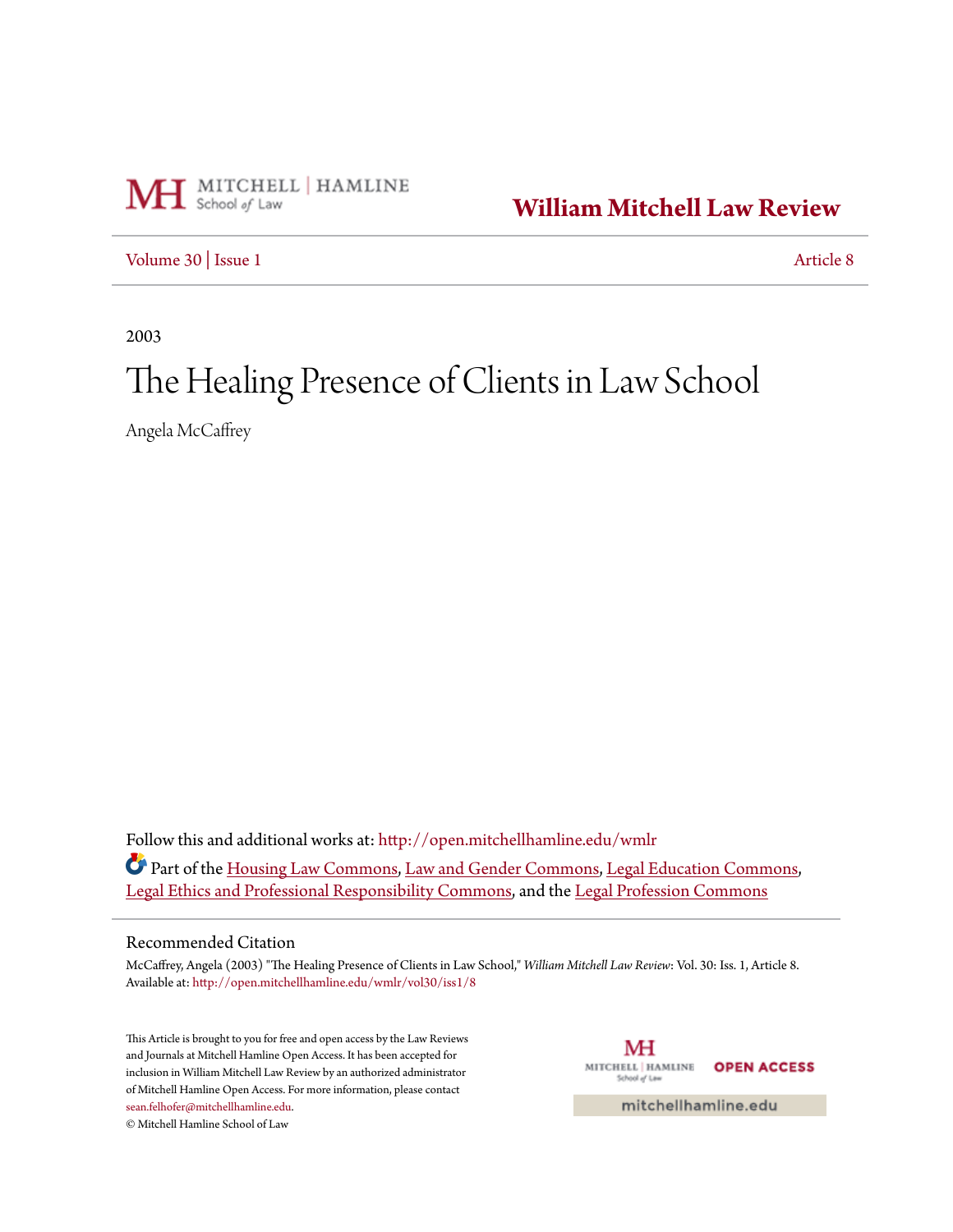1

# **THE HEALING PRESENCE OF CLIENTS IN LAW SCHOOL**

Angela McCaffrey†

| II. HISTORY OF CLINICS AT WILLIAM MITCHELL COLLEGE OF |  |
|-------------------------------------------------------|--|
|                                                       |  |
| III. EXPERIENTIAL LEARNING IS AN EXCELLENT TEACHING   |  |
|                                                       |  |
| IV. THE PRESENCE OF CLIENTS MAKES LAW SCHOOL          |  |
|                                                       |  |
| V. THE PRESENCE OF CLIENTS PROVIDES A HEALING         |  |
|                                                       |  |
|                                                       |  |
|                                                       |  |

#### I. INTRODUCTION

William Mitchell College of Law is celebrating the thirtieth anniversary of the Law Clinic. As a beneficiary of clinical legal education at William Mitchell, I write this essay to reflect on the value of clinical legal education to law students, to the clients served, and to the community at large.

In my view, clinical legal education is timeless—as valuable to law students today as it was thirty years ago when William Mitchell started its first clinic. Although many things combine to make clinical education valuable, three aspects are particularly noteworthy. First, clinics give law students the chance to represent clients under supervision, creating an opportunity for experiential learning. This kind of learning is a particularly effective teaching methodology for adult learners because it allows those students to draw on broad, diverse bases of knowledge and apply that knowledge as they develop legal skills and shape their legal careers.

Second, the opportunity to represent clients in the clinic

<sup>†</sup> Clinical Director and Associate Clinical Professor, Hamline University School of Law.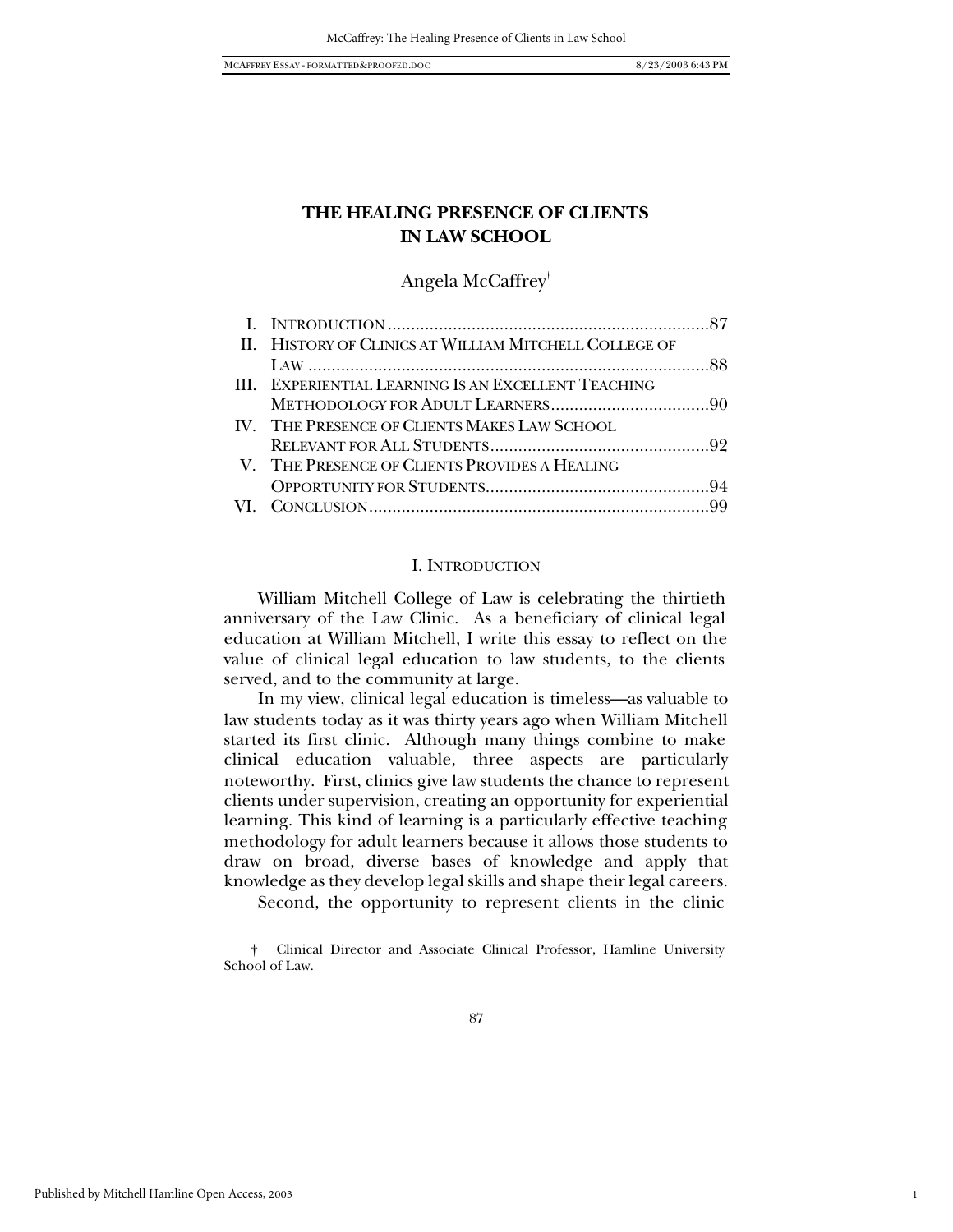makes law school relevant for students. Generally, clinic clients cannot afford to pay for legal services. In focusing on the legal needs of low-income clients, students learn through direct experience that the law can be—and should be—accessible to everyone regardless of income. This message is particularly meaningful to students from low-income backgrounds because they feel more included in the law school when they see persons like members of their family or community receiving legal services in the clinic.

Finally, the transformative experience of helping clients solve legal problems allows students to realize concretely the value of their legal education. Clinic experiences reveal that law school is about more than grades, law review, and class rank—it is also about becoming a good listener, a healer, a peacemaker, a problem solver. While each law student will not be ranked number one in the class, students working in clinics can all be ranked number one by their clients. They can all excel as student attorneys and be empowered by the realization of the good they can do for others. This is a healing antidote to the problem of depression and alienation facing law students and lawyers. The community benefits from the representation of the underserved by law students in clinics and by law school graduates who carry on the clinic tradition in providing pro bono services. Students who take clinics have the chance to develop the empathy and skills necessary to develop an effective pro bono practice after graduating from law school. They learn it is good for the soul to use their skills to help those in need, and at the same time provide a valuable service to their communities.

## II. HISTORY OF CLINICS AT WILLIAM MITCHELL COLLEGE OF LAW

I attended William Mitchell College of Law from 1974 to 1978. During my time as a law student I was able to participate in five clinics: Poverty Law, Legal Assistance to Minnesota Prisoners, Criminal Law, Juvenile Law, and Housing Law clinics.<sup>1</sup> The opportunity to take so many clinics was very unusual at the time, since the existence of clinics in most law schools is a more recent development. William Mitchell began its clinical program in the

<sup>1.</sup> Three were clinics with full classroom components and two (Poverty Law and Housing) were fieldwork experiences for credit with a supervising legal services attorney.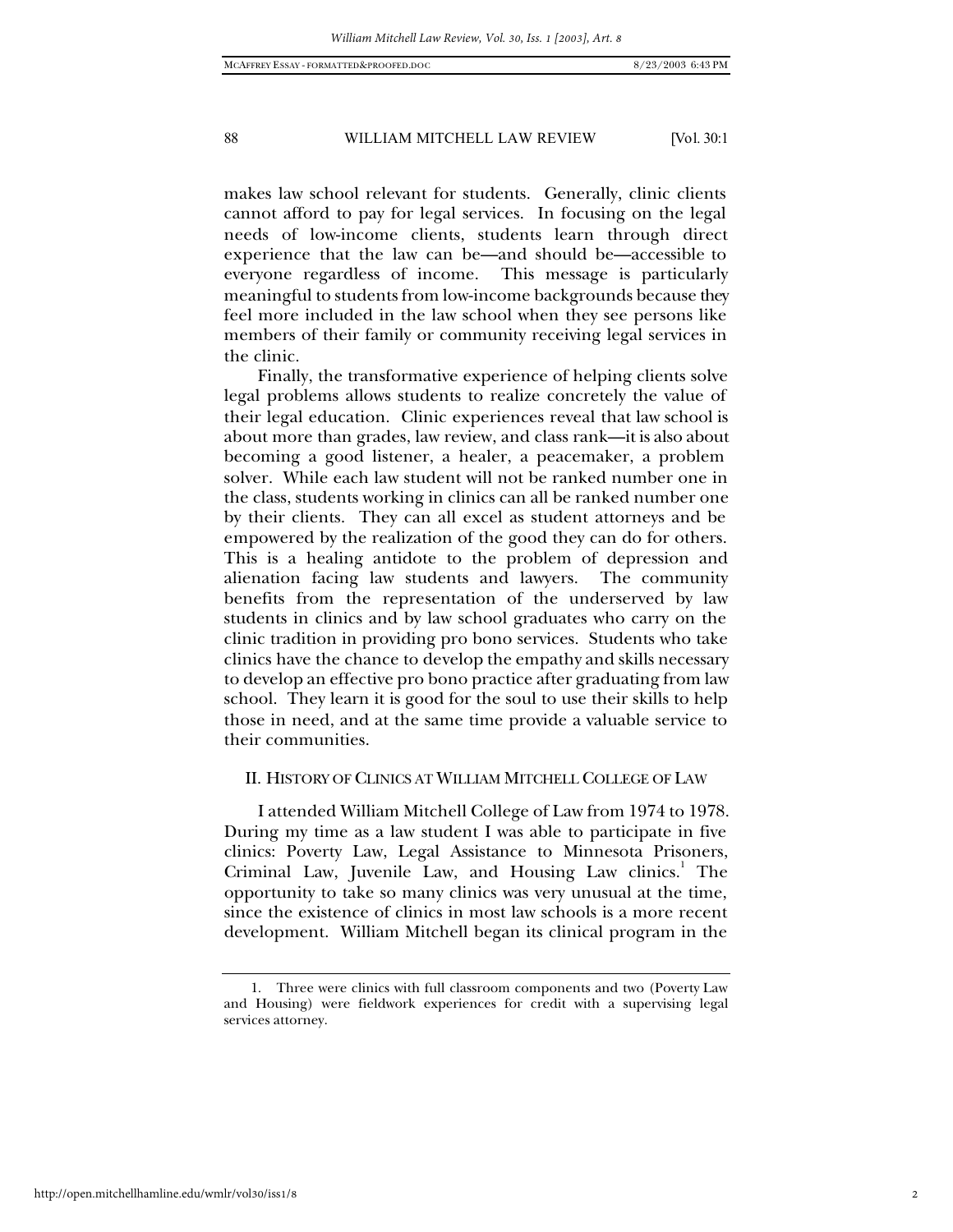1972-73 academic year<sup>2</sup> and, once started, clinical education at William Mitchell expanded rapidly. The first two clinics offered spring semester of 1973 were "a criminal law clinic and a civil practice clinic."<sup>3</sup> In 1973-74, Welfare Law, Criminal Appeals, Consumer Law, Civil Rights, and Legal Assistance to Minnesota Prisoners clinics were added.<sup>4</sup> These were followed by clinical and fieldwork opportunities in prosecution, bankruptcy, poverty law, felony law, juvenile law, workers compensation, military law, mental health issues, family law, and corporate law.<sup>5</sup> "Over 300 students participated in one or more of the clinical fieldwork courses  $\rm{offered}$  during the 1978-1979 academic year." $^6\,$  This early and rapid development of clinics made William Mitchell a leader among law schools. A directory of law schools published in the 1970s by the Council on Legal Education and Professional Responsibility (CLEPR) "consistently ranked the William Mitchell Law Clinic at the top among all law schools with respect to the number of clinic courses offered each academic year, the number of clinics offered in different areas of the law, and the number of students who

received credit for clinical experiences." I am currently the Director of Law Clinics at Hamline University School of Law. As I look back upon my legal education from this vantage point, I am amazed by the opportunity I had to participate in five experiential courses in law school in the mid-1970s. I represented a teenager in a trial in juvenile court. I helped prepare defenses for two adults charged with crimes and participated as a certified student attorney in the prosecution of a person accused of speeding. I defended tenants in housing court. I participated in a bilingual education class action case by researching and writing options for consent decrees. I represented inmates at St. Cloud Reformatory in a variety of civil matters, including family law and prison discipline hearings. I lobbied for more appropriate medical care for a teenaged inmate. With this

<sup>2.</sup> Roger S. Haydock, *Clinical Legal Education: History and Development of a Law Clinic*, 9 WM. MITCHELL L. REV. 101, 106 (1983). In this article Professor Haydock provides a detailed history of the development of clinical legal education at William Mitchell.

<sup>3</sup>*. Id.* at 106.

<sup>4</sup>*. See id.* at 108-109.

<sup>5</sup>*. See id.* at 109-115.

<sup>6</sup>*. See id.* at 114.

<sup>7</sup>*. See id.* at 118 (citing CLEPR, SURVEY AND DIRECTORY OF CLINICAL LEGAL EDUCATION, 1976-77).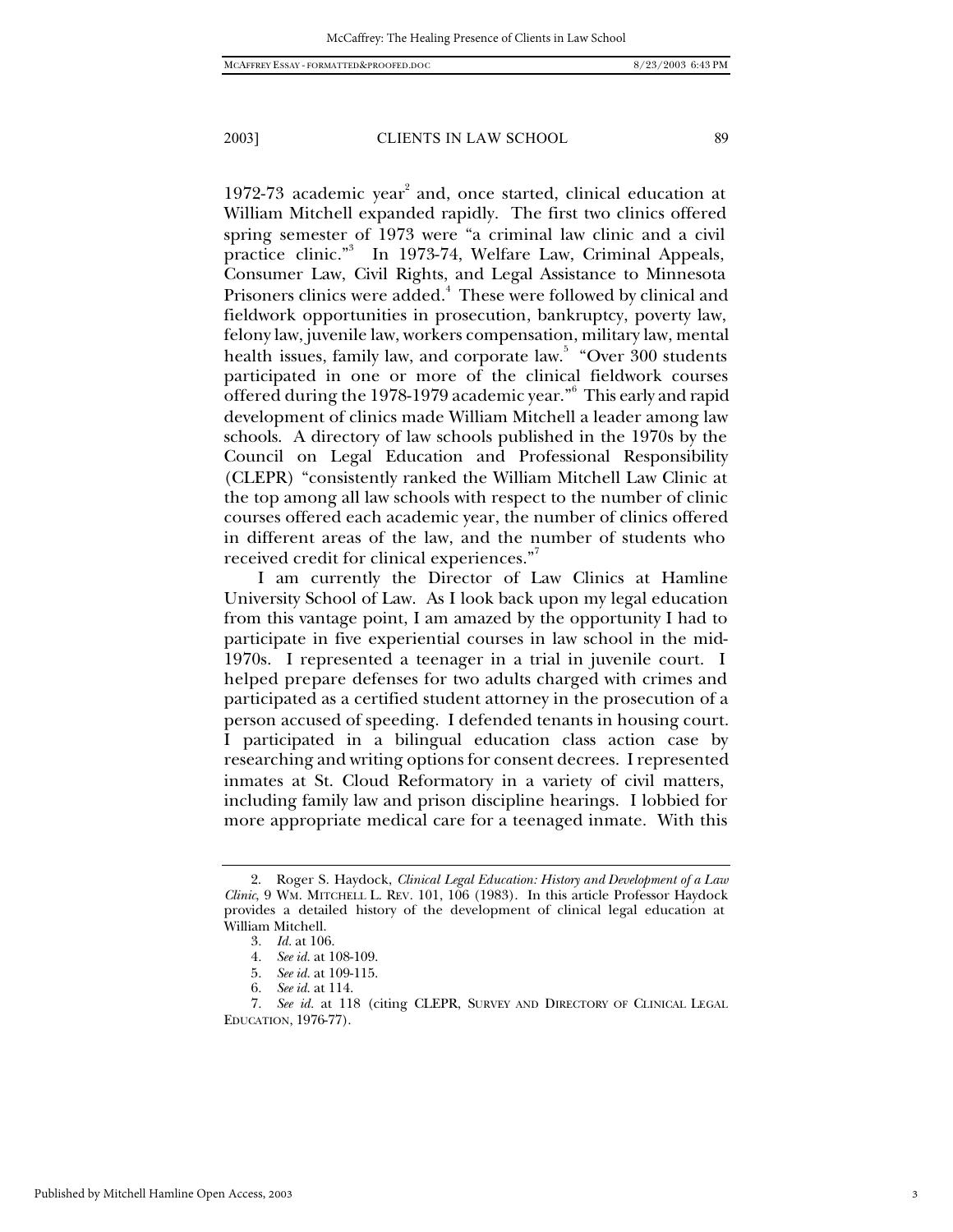much experience, I left law school ready and anxious to practice law.

## III. EXPERIENTIAL LEARNING IS AN EXCELLENT TEACHING METHODOLOGY FOR ADULT LEARNERS

Experiential learning, the cornerstone of clinical education, is a particularly effective teaching methodology for adult learners. Due to their experience and maturity, adult learners differ from children in several ways that should be taken into consideration by educators.

First, adults see themselves as self-directing human beings, as opposed to child learners whose self-concept is one of depending on an instructor's will. Second, adults' greater reservoir of personal experience can be used as a basis for learning. Third, adults' readiness to learn is quite high if the subject of learning is related to their developmental tasks, i.e., the performance expected of them in their social role. Finally, adult learners are much more inclined than child learners to acquire knowledge that is able to be immediately applied rather than acquiring knowledge that has some future benefit. In other words, adults approach learning with a "problem-centered" frame of mind.

Clinics are closely related to law students' developmental task of becoming lawyers. Students need to integrate everything they have learned in their courses and apply that learning to an immediate legal problem facing their clients. The motivation to learn is high because there is a direct correlation between tasks students perform in clinics and the tasks they will perform as attorneys.

Clinical legal education provides not only experience, but the opportunity to reflect upon that experience and formulate a plan for ongoing learning and development, which helps law students become reflective practitioners who continue to learn and grow as lawyers.

<sup>8.</sup> Fran Quigley, *Seizing the Disorienting Moment: Adult Learning Theory and the Teaching of Social Justice in Law School Clinics*, 2 CLINICAL L. REV. 37, 47 (1995) (citing MALCOLM KNOWLES, THE ADULT LEARNER: A NEGLECTED SPECIES 57 (1990)).

<sup>9</sup>*. See* Nina W. Tarr, *The Skill of Evaluation as an Explicit Goal of Clinical Training*, 21 PAC. L.J. 967 (1990) for a methodology for teaching law students to be reflective.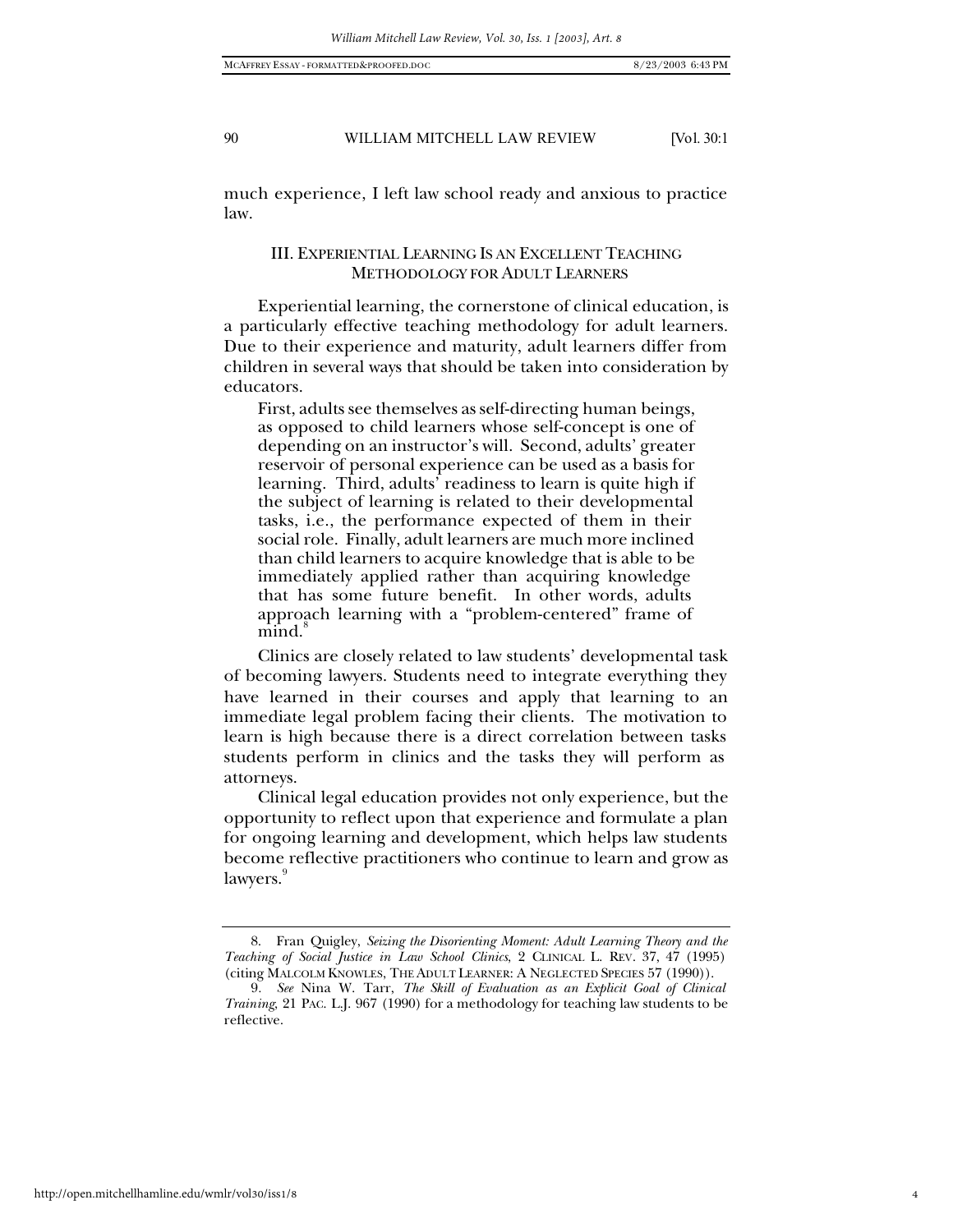[L]aw schools cannot hope to begin to teach their students "law" in a scant three years. The students who spend three years in law school will spend the next thirty or fifty years in practice. These thirty or fifty years in practice will provide by far the major part of the student's legal education . . . . [T]hey can be a reflective, organized, systematic learning experience—*if* the law schools undertake as a part of their curricula to teach students effective techniques of learning from experience.<sup>1</sup>

Three of the clinics I took at William Mitchell—Criminal Law, Juvenile Law, and Legal Assistance to Minnesota Prisoners included a classroom component with the opportunity for group reflection devoted to discussion of law, policy, and individual cases. These clinics provided time for all students to share their experiences and for all to benefit from one another's stories and insights. This model, in place at William Mitchell in the 1970s, is currently standard at most law schools.

Two of my experiential courses, Poverty Law and Housing Law, were externships rather than clinics. These courses did not have a classroom component. Rather, I was assigned, one on one, to a supervising attorney at a legal services office doing fieldwork for credit. While there was not an opportunity for group reflection in these courses, the experience was, nonetheless, very helpful, as I received significant feedback from the supervising adjunct faculty members.

Adult learners are very inclined to decide for themselves what they want and need to learn.<sup>11</sup> One of my two fieldwork "clinics," Housing Law, was developed individually for me. As a law student, I was very interested in landlord-tenant law. I decided to research whether there was a way to gain practical experience in that area of law. I spoke to Roger Haydock, the director of the clinic, about my interest and the lack of a landlord-tenant clinic in the curriculum. He quickly teamed me up with Eric Janus, who was then a staff attorney at Minneapolis Legal Aid Society, to assist with landlordtenant cases for credit in my own individualized Housing Clinic.

<sup>10.</sup> Anthony G. Amsterdam, *Clinical Legal Education—A 21st Century Perspective*, 34 J. LEGAL EDUC. 612, 616 (1984).

<sup>11.</sup> STEPHEN D. BROOKFIELD, UNDERSTANDING AND FACILITATING ADULT LEARNING 30 (1986); s*ee also* DAVID A. KOLB, EXPERIENTIAL LEARNING: EXPERIENCE AS THE SOURCE OF LEARNING AND DEVELOPMENT (1984).

<sup>12</sup>*. See* Haydock, *supra* note 1, at 111-12 for a description of other independent clinics fostered by student interest.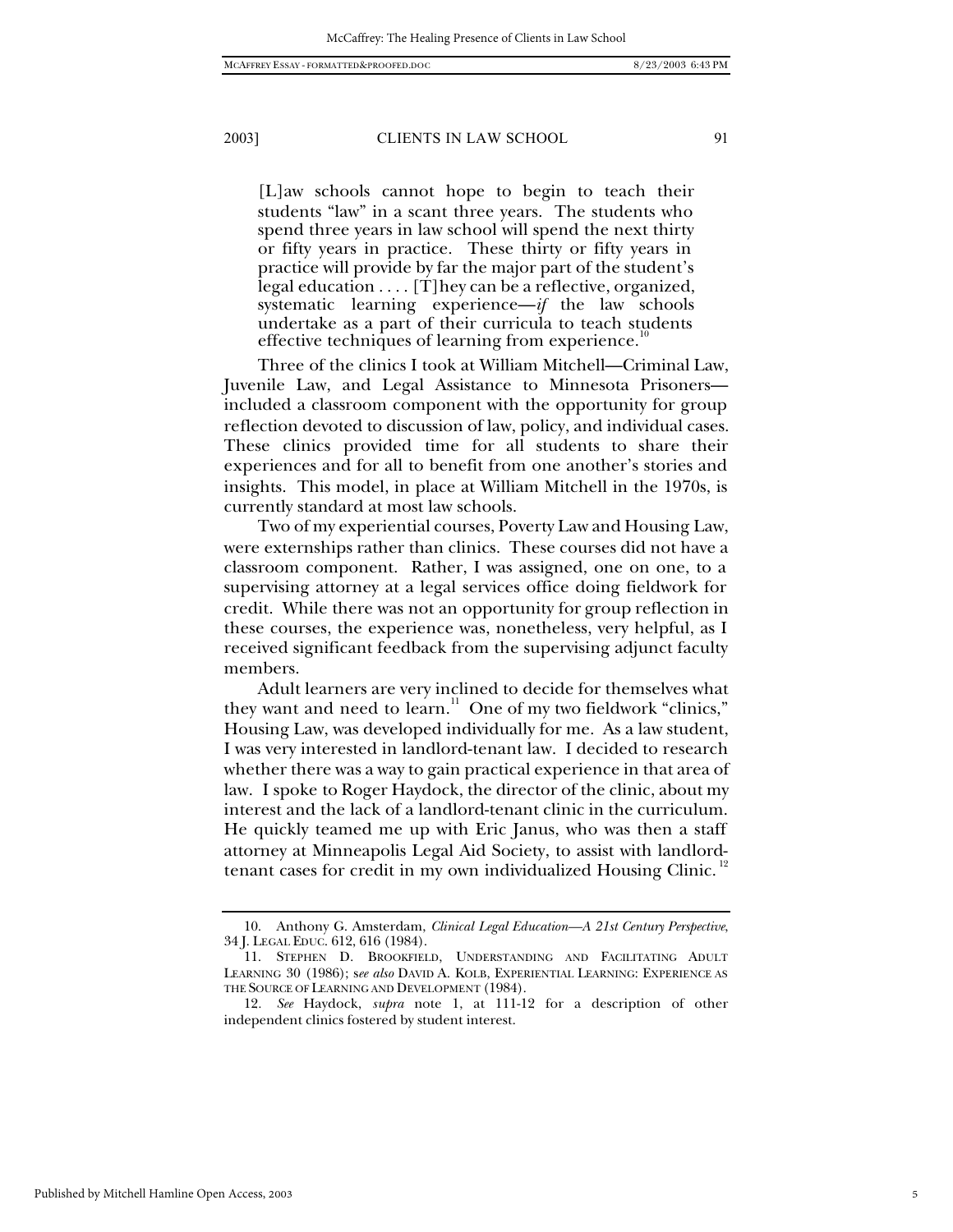Even at the time I was amazed. Professor Haydock's approach exemplified the best aspects of the educational psychology I learned in college when studying to become a teacher. In those courses, I learned to individualize instruction, to take all students where they were and help them achieve their individual learning goals.<sup>13</sup> "Adults learn best when they feel the need to learn and when they have a sense of responsibility for what, why, and how they learn."<sup>14</sup>

# IV. THE PRESENCE OF CLIENTS MAKES LAW SCHOOL RELEVANT FOR ALL STUDENTS

Law school was a strange experience for me. I was in the first wave of women in law school and our numbers were small. $15$  In addition, I came from a very low-income family, with no college graduates and no lawyers. My mother and extended family came to the United States from Germany after World War II as refugees, fleeing from a part of Germany that became part of Poland. They came to the United States with very few possessions and limited English ability. For me, law school was like being on another planet. I found it strange to be in class with fellow students who wore suits and carried briefcases. I was fascinated with the content of the law school curriculum even as I felt somewhat detached from it. Much of the content was about matters of concern to businesses, banks, and people with a great deal more money than we had. At the time I thought to myself, "This is all very interesting but it is not really about people like me or my family."

I found a vocabulary to describe the strangeness I felt in law school in Professor Lani Guinier's book, *Becoming Gentlemen*. 16 This book emerged from a study Professors Guinier, Michelle Fine, and Jane Balin conducted, which focused on female law students at the University of Pennsylvania. They found that women entering

<sup>13.</sup> *See* ALBERT CULLUM, PUSH BACK THE DESKS (1967) (espousing a progressive, interactive teaching methodology); s*ee also* Gerald F. Hess, *Heads and Hearts: The Teaching and Learning Environment in Law School*, 52 J. LEGAL EDUC. 75 (2002) (suggesting innovative teaching techniques that can be used in law school).

<sup>14.</sup> BROOKFIELD, *supra* note 11, at 30.

<sup>15.</sup> I graduated in 1978. The percentage of women in the graduating class of 1976 was 14%, 23% in 1977 and 33% in 1978. Interview with Cathy Peters Martell, Development Director, William Mitchell College of Law, in St. Paul, Minn. (May 5, 2003).

<sup>16.</sup> LANI GUINIER ET AL., BECOMING GENTLEMEN: WOMEN, LAW SCHOOL AND INSTITUTIONAL CHANGE (1997).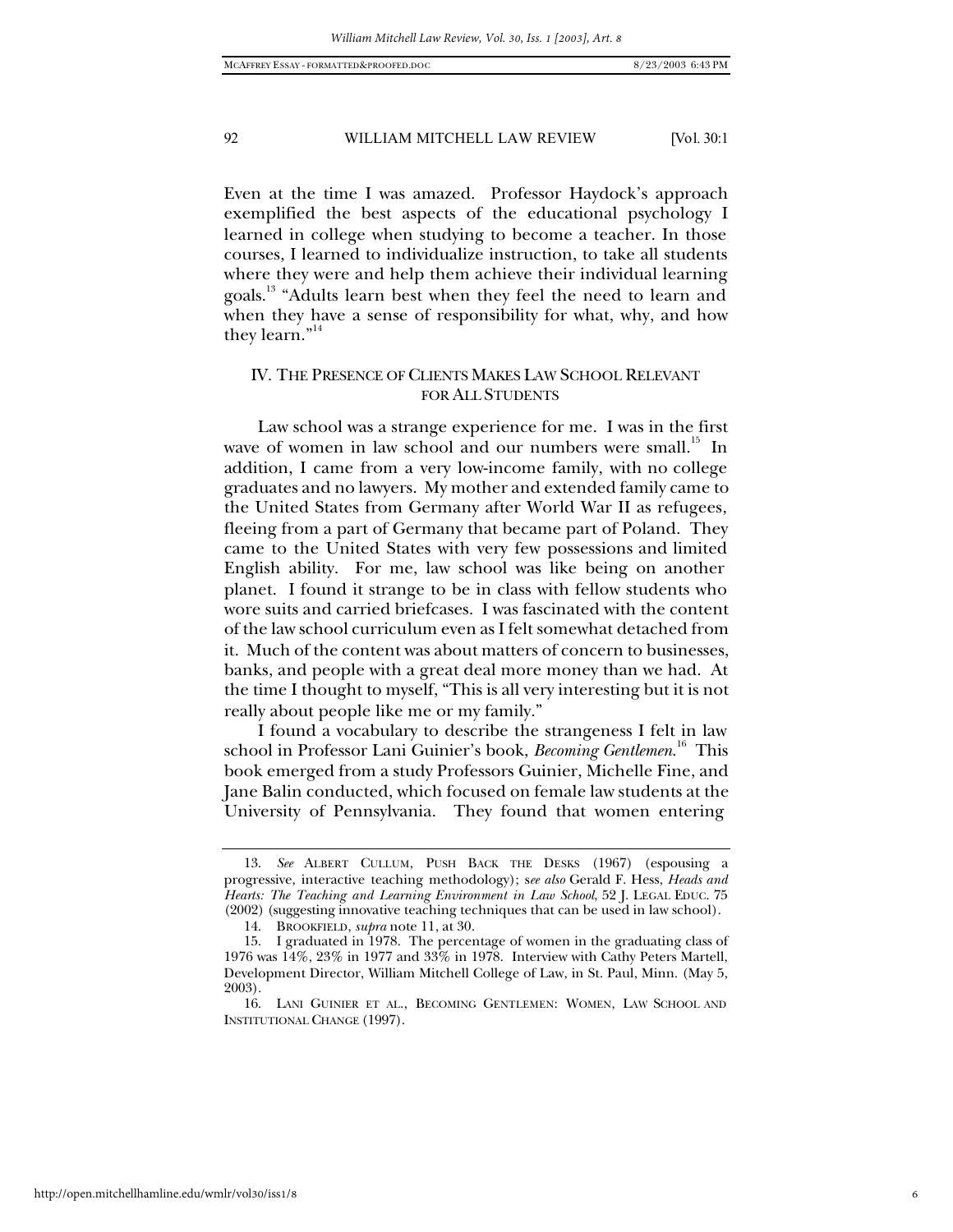previously male-dominated institutions can feel like "outsiders."<sup>17</sup> They "found that women come to the school with credentials virtually identical to those of their male counterparts, but that many women do not perform as well academically, do not participate as much in class, and do not graduate with comparable honors and awards."<sup>18</sup> Among the problems women faced was a competitive approach to education and a "peer culture that . . . intimidates and silences many women . . . .<sup>"19</sup> They found that many women do better in cooperative, participatory learning environments as opposed to competitive settings.<sup>20</sup> "Interestingly, the preference of some women students for cooperative styles of learning parallels findings about members of other underrepresented or marginalized groups."<sup>21</sup>

The authors suggest that law schools should not just "add women and stir"<sup>22</sup> but should fundamentally change the law school from the inside out to appeal to all learners. They suggest "a reinvention of law school itself . . . [and] fundamental changes in teaching practices, institutional policies, and social organization."<sup>23</sup>

As a woman at William Mitchell in the 1970s, I did feel like an "outsider." At the same time I also felt welcomed, largely due to my experiences in the clinic. I found a home, a haven there. The clinic provided the kind of collaborative, participatory learning environment that Professor Guinier's study concludes many women prefer.

There was another reason the clinic made me feel welcome at William Mitchell. My personal feeling of being an "outsider" in law school was due partially to being a woman in law school when our numbers were so few. It also was due, probably in greater part, to a significant difference I perceived in my socioeconomic background as compared with other students. While the number of women in the school was small compared to men, women were in the law school door and the numbers were increasing every year. It was harder to find classmates of a similar socioeconomic background.

<sup>17</sup>*. See id*. at 2.

<sup>18</sup>*. Id.* at 1, 2; s*ee also* ROBERTA M. HALL, THE CLASSROOM CLIMATE: A CHILLY ONE FOR WOMEN? (1982); THE CLASSROOM CLIMATE REVISITED: CHILLY FOR WOMEN FACULTY, ADMINISTRATORS, AND GRADUATE STUDENTS (1986).

<sup>19.</sup> GUINIER, *supra* note 16, at 2.

<sup>20</sup>*. See id.* at 2, 3.

<sup>21</sup>*. Id.* at 3.

<sup>22</sup>*. Id.* at 77.

<sup>23</sup>*. Id.*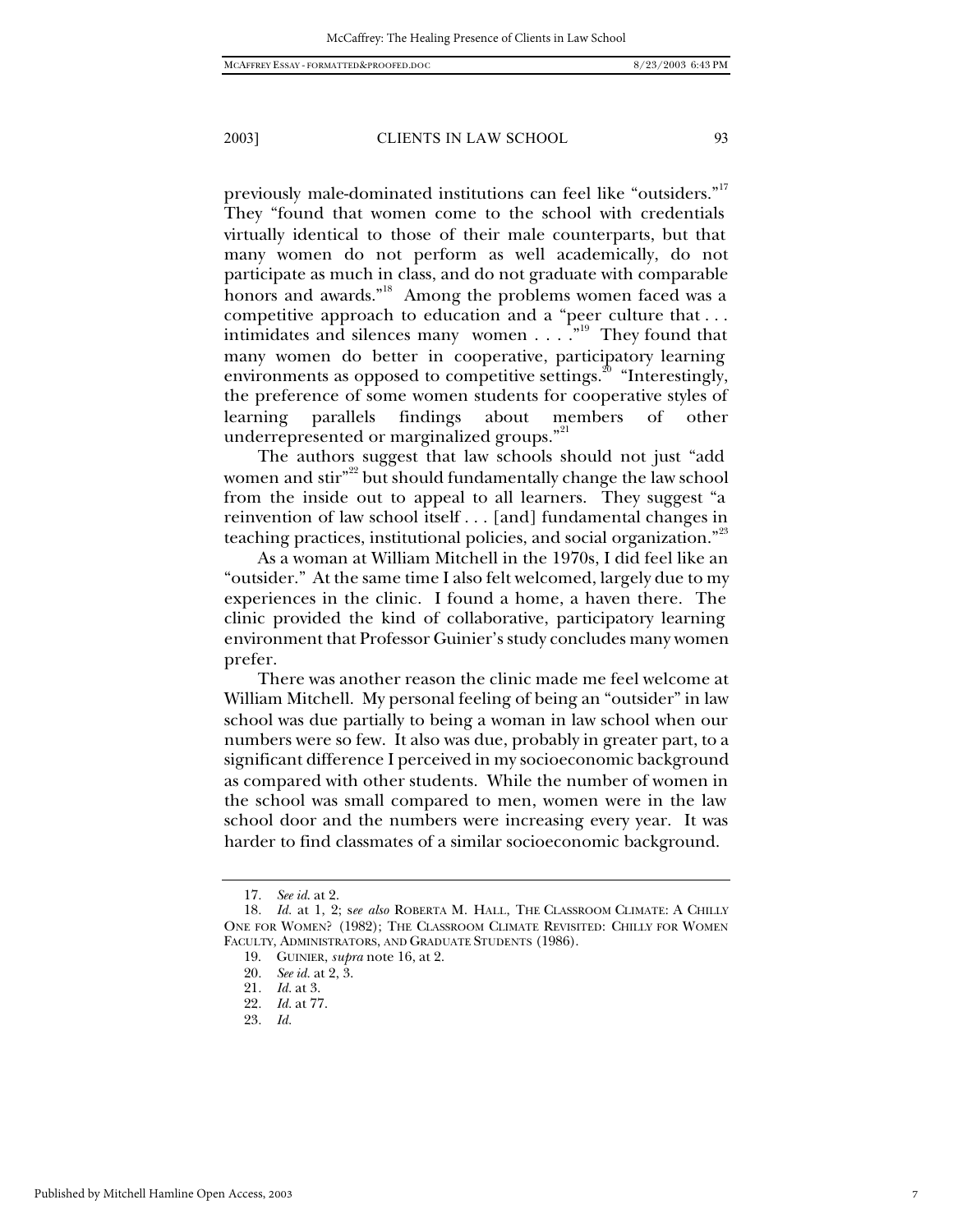I gravitated to the clinic, in part, because the subject matter was always the legal concerns of poor people. This helped me believe that the faculty members at William Mitchell cared about these issues and that there was something in the law for everyone. As a law student from a low-income background, this made the curriculum, as a whole, coherent and relevant for me. The clinic dramatically increased my comfort level in law school.

# V. THE PRESENCE OF CLIENTS PROVIDES A HEALING OPPORTUNITY FOR STUDENTS

A substantial number of articles have been written recently about the hazards of law school and lawyering to the mental health of law students and lawyers. The opportunity to represent clients in the clinic is an antidote to a stressful and competitive environment and a boost to the self-esteem and mental health of law students. Positive experiences in the law clinic can carry over to students' lives as lawyers.

Several studies have measured the mental health of law students. In one study 320 alumni and students from the University of Arizona Law School were interviewed several times for signs of psychological distress. $^{24}$  The study found that law students came into law school scoring within the normal range compared to the general public.<sup>25</sup> The study showed that law students experienced "a significant symptom increase between the period before law school begins and the few months after the start of law school; symptoms significantly worsened as law students proceeded from the first year to the third year of the program; finally, the elevated symptom levels did not lessen significantly between the spring of third year and the next two years of legal practice."<sup>26</sup> Students who scored normally when entering law school showed significant psychological stress within a few months of starting law school, particularly in the form of symptoms of depression and hostility.<sup>2</sup>

A three-semester study conducted by Lawrence Krieger and Kennon Sheldon had similarly troubling conclusions. Their study

<sup>24.</sup> G. Andrew H. Benjamin et al., *The Role of Legal Education in Producing Psychological Distress Among Law Students and Lawyers*, 2 AM. B. FOUND. RES. J. 225, 228 (1986).

<sup>25</sup>*. See id.* at 240.

<sup>26</sup>*. See id.* at 241.

<sup>27</sup>*. See id.* at tbl.4, tbl.5.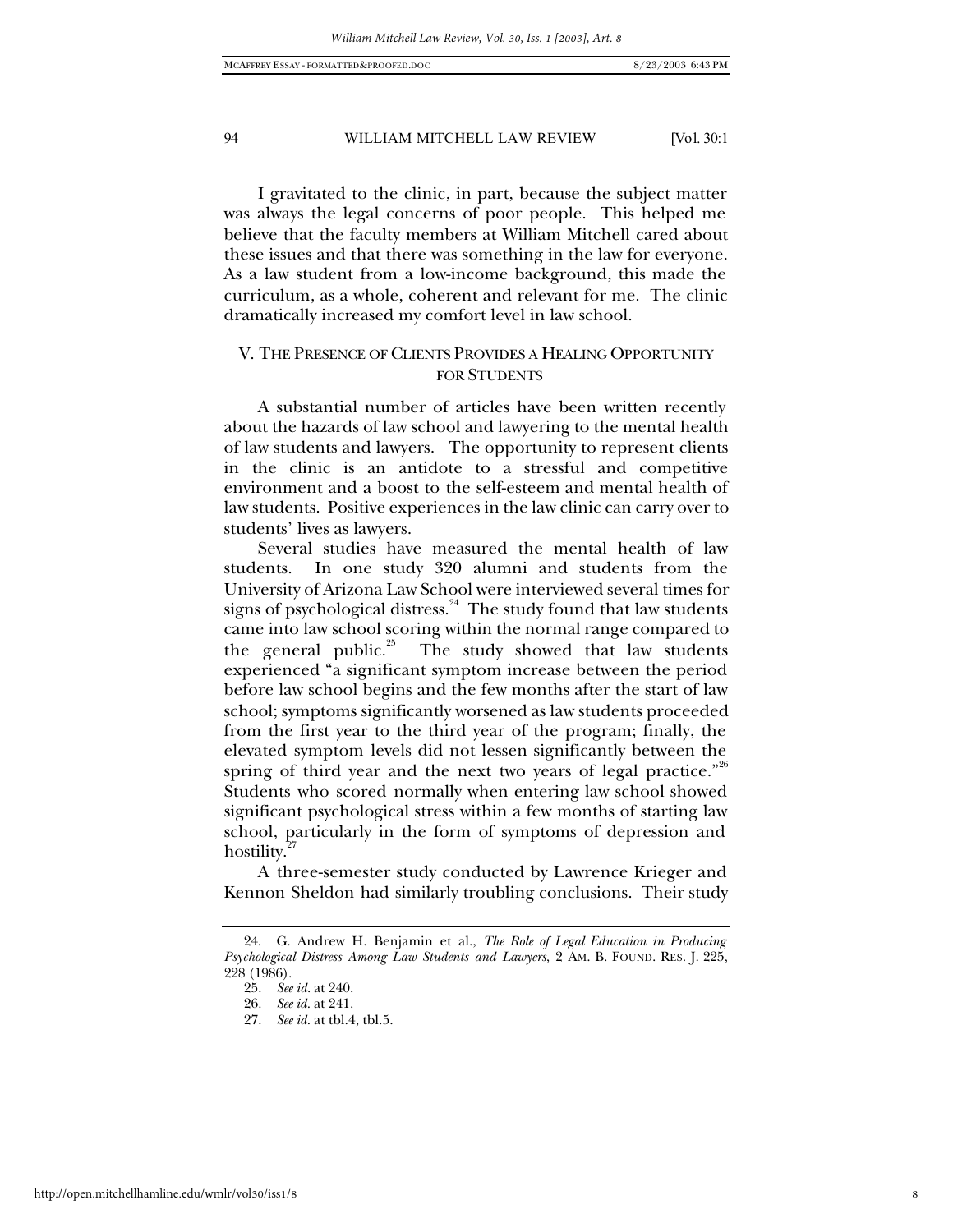showed law students demonstrated normal mental health at orientation. Later, in the first and second years, they showed significant anxiety, depression, a "dulling of . . . motivation," and "shifts away from initially positive motivation and altruistic values toward external, imposed values and motives."<sup>28</sup> The Krieger/Sheldon study confirmed the results of other studies showing anxiety levels among law students higher "'than comparison groups, including medical students . . . [and] [i]n some cases ... comparable to psychiatric populations"<sup>29</sup> and showing a higher "'incidence of clinical depression'" among law

Other studies reveal significant stress among lawyers. A 1990 Johns Hopkins study found that lawyers suffer from major depressive disorder "at a rate 3.6 times higher than non-lawyers who shared their key sociodemographic traits."<sup>31</sup> "A study of Washington lawyers concluded that '[c]ompared with the 3 to 9 percent of individuals in Western industrialized countries who suffer from depression, 19 percent of . . . Washington lawyers suffered from statistically significant elevated levels of depression."<sup>32</sup>

students, at 20 to 40%, as compared to the general population.<sup>30</sup>

What are the reasons for the significant signs of malaise among law students and lawyers? Researchers who have attempted to identify the reasons that law school is so stressful for some students have identified several possible causes including: "the confrontation techniques in the classroom (the so-called 'Socratic Method'), the heavy work load, the high level of competition, isolation and loneliness, the educational system's emphasis on professionalism rather than humanistic or philosophical issues, and

32*. Id*. at 874-75 (quoting G. Andrew & H. Benjamin et al., *The Prevalence of Depression, Alcohol Abuse, and Cocaine Abuse Among United States Lawyers*, 13 INT'L J.L. & PSYCHIATRY 233, 240 (1990)).

Published by Mitchell Hamline Open Access, 2003

9

<sup>28.</sup> Lawrence S. Krieger, *Institutional Denial About the Dark Side of Law School, and Fresh Empirical Guidance for Constructively Breaking the Silence*, 52 J. LEGAL EDUC. 112, 114 (2002).

<sup>29</sup>*. Id.(*citing Matthew M. Dammeyer & Narina Nunez, *Anxiety and Depression Among Law Students: Current Knowledge and Future Directions*, 23 LAW & HUM. BEHAV. 55, 63 (1999)).

<sup>30</sup>*. Id.(*citing Dammeyer & Nunez, *supra* note 29, at 65; Benjamin et al., *supra* note 24, at 236.

<sup>31.</sup> Patrick J. Schiltz, *On Being a Happy, Healthy, and Ethical Member of an Unhappy, Unhealthy, Unethical Profession,* 52 VAND. L. REV. 871, 874 (1999) (citing William W. Eaton et al., *Occupations and the Prevalence of Major Depressive Disorder*, 32 J. OCCUPATIONAL MED. 1079, 1081-83 (1990)).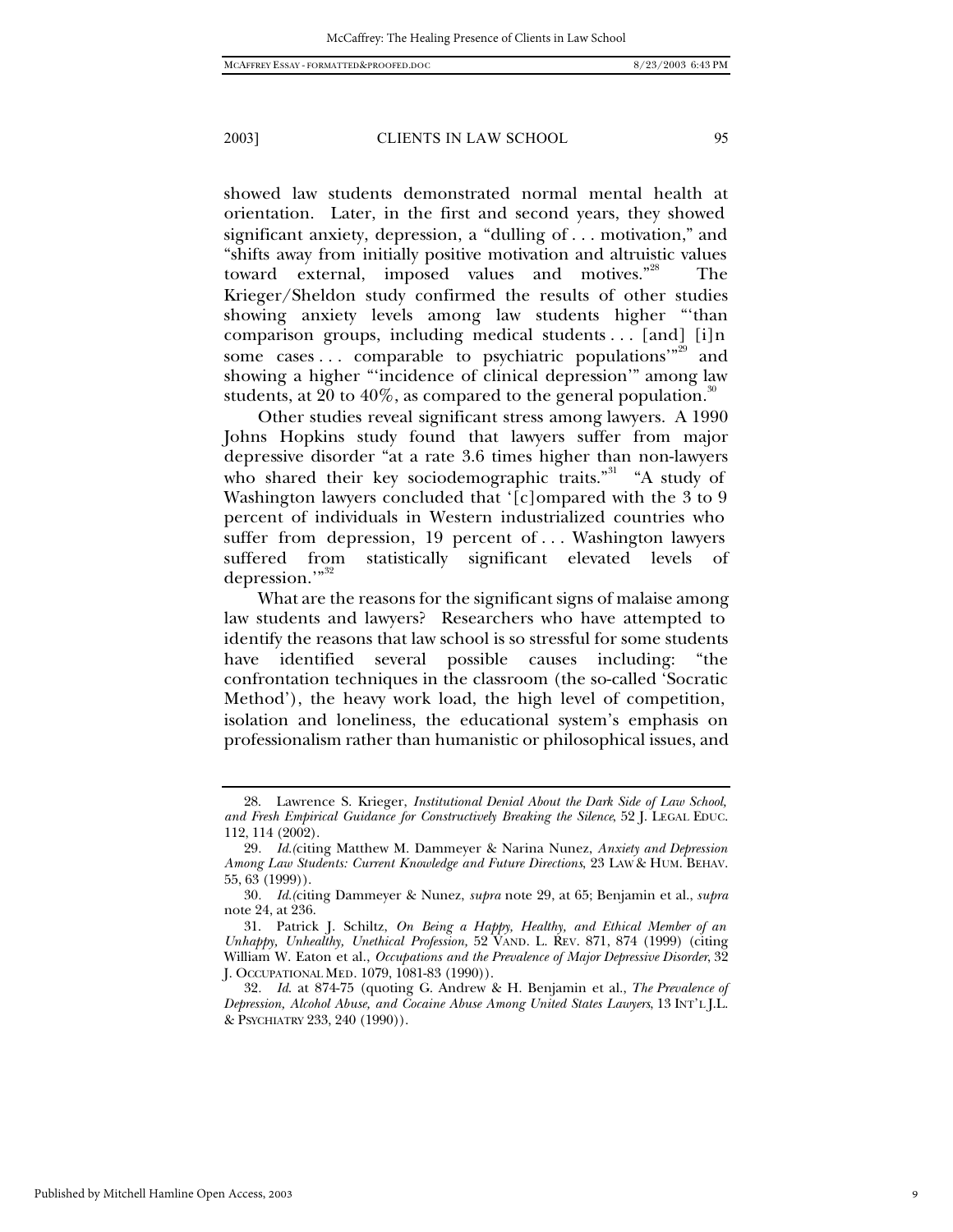the paucity of ongoing positive feedback reinforcement."<sup>33</sup> Further, students who come to law school with straight A's or close to straight A's can be very stressed if they cannot achieve those scores in law school, particularly when they find their self-worth primarily in grades.<sup>34</sup> Krieger describes the cause of law student distress as being their enculturation into a "failing paradigm" with four parts:

*The top-ten-percent tenet*—the belief that success in law school is exclusively demonstrated by high grades, appointment to a law review, and similar academic honors . . .

*The contingent-worth paradigm*—the corollary sense that personal worth, the opinions of one's teachers and potential employers, and therefore one's happiness and security in life depend on one's place in the hierarchy of academic success . . .

*The American dream*—the belief that what is good in work and in life is defined by financial affluence, influence, recognition, and other external indicia of achievement (and that the dream will be secured by academic success in law school).

*Thinking "like a lawyer"*—defining people (or "parties") primarily according to their legal rights, and trying to understand, prevent, or resolve problems by linear applications of legal rules to those rights, usually adopting a zero-sum competitive approach to outcomes. This process requires the closest scrutiny of spoken and written thought to identify any defect that may undermine an adversary's position or create future problems for one's client. Thinking "like a lawyer" is fundamentally negative; it is critical, pessimistic, and depersonalizing. It is a damaging paradigm in law schools because it is usually conveyed, and understood, as a new and superior way of thinking, rather than an important but strictly limited legal tool. $35$ 

Law students influenced by these beliefs may become isolated, extrinsically motivated, and stressed. Researchers have defined basic human psychological needs as "self-esteem, relatedness to others, authenticity, competence and security."<sup>36</sup> The high level of depression among law students and lawyers suggests that these fundamental needs are not being met and "the common

<sup>33.</sup> Phyllis W. Beck, J.D. & David Burns, M.D., *Anxiety and Depression in Law Students: Cognitive Intervention*, 30 J. LEGAL EDUC. 270, 285-86 (1979).

<sup>34</sup>*. See id.* at 287.

<sup>35.</sup> Krieger, *supra* note 28, at 117.

<sup>36</sup>*. Id.* at 119.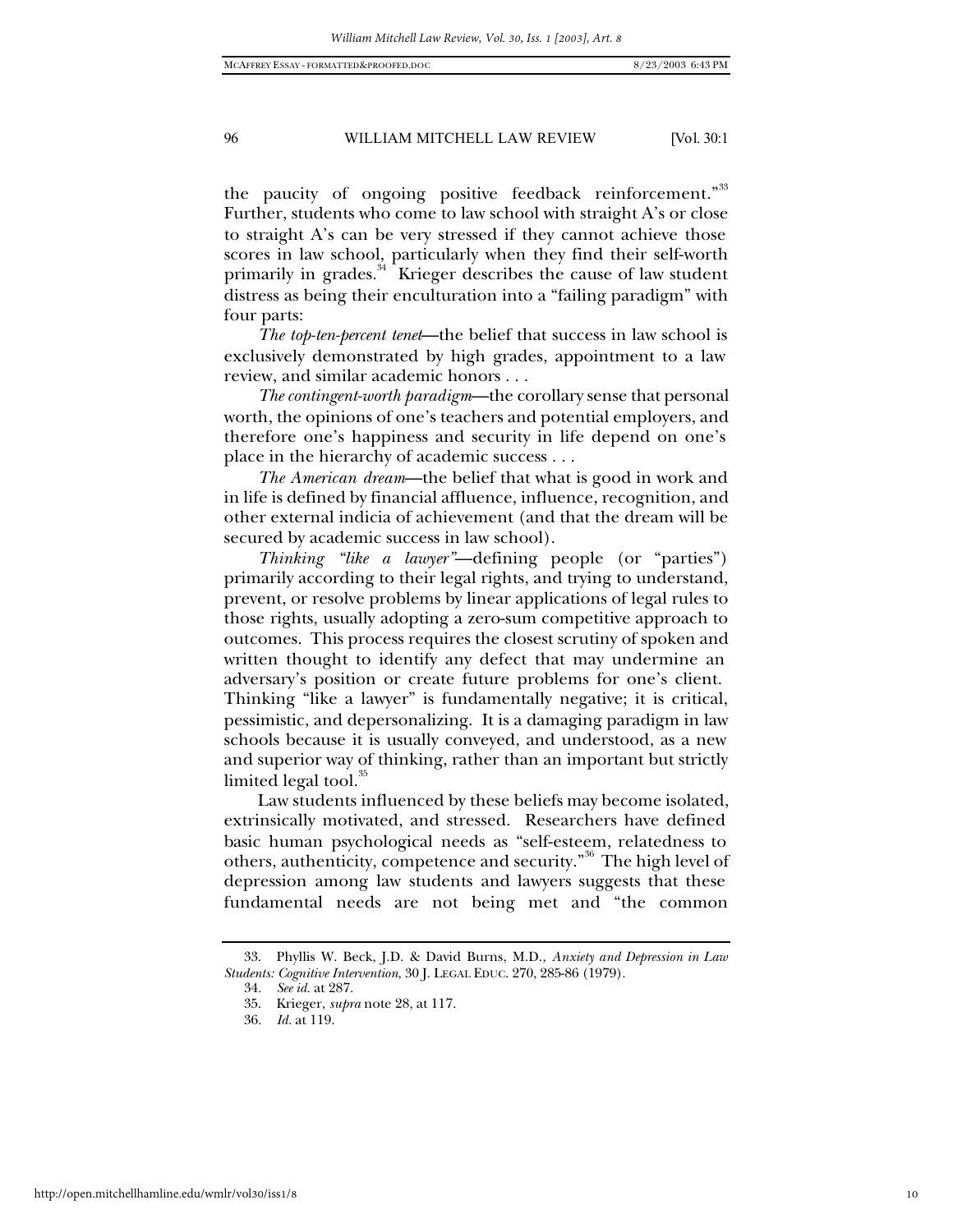observation that students lose self-confidence and self-esteem after beginning law school, and became insecure and isolated, provides confirmation."37

In other words, law students experience a conflict between becoming a lawyer and retaining an ethic of care.<sup>38</sup> To the extent law school fosters concern for extrinsic "goals such as money, power, and image"39 over intrinsic goals of "personal growth, intimacy and community integration,<sup> $*^{40}$ </sup> the life satisfaction of law students and ultimately lawyers decreases.<sup>41</sup>

Similar concerns about the education of medical students were expressed by Larry Dossey, M.D. He noted that young people with a deep desire to become healers go to medical school but unfortunately, "our medical schools, which of all our institutions should be most attuned to nourishing and developing the natural healing talents of young people, seem adept at extinguishing them."42 Dossey suggests that medical students' angst is not solved by presenting new information or information with a new slant. "The young protohealers are not hungry for more facts but for experiences that can help them connect with those deep psychological and spiritual urges that have manifested throughout history as a commitment to the healing arts."<sup>43</sup>

Similarly, law students need experiences to reconnect them with the noble reasons that brought many of them to law school the search for justice, the desire to use the law as a tool for social betterment, the desire to serve others. Law clinics provide these experiences. The law clinic provides a healthy antidote to the malaise students may be feeling in law schools. Students rarely feel isolated in clinics because the classes are small and they frequently work on cases in teams. Additionally, student directors in my clinics at William Mitchell provided peer support and supervision. The classroom component provided a chance for students to work together to brainstorm for the good of each client. Students

<sup>37</sup>*. Id.* at 120.

<sup>38.</sup> Susan Daicoff, *Lawyer, Know Thyself: A Review of Empirical Research on Attorney Attributes Bearing on Professionalism,* 46 AM. U. L. REV. 1337, 1401 (1997).

<sup>39.</sup> Krieger, *supra* note 28, at 121.

<sup>40</sup>*. Id.* (citing Kennon M. Sheldon & Tim Kasser, *Goals, Congruence, and Positive Well-Being: New Empirical Support for Humanistic Theories,* J. HUM. PSYCHOL., Winter 2001, at 30).

<sup>41</sup>*. See id.*

<sup>42.</sup> LARRY DOSSEY M.D., HEALING BEYOND THE BODY, MEDICINE AND THE INFINITE REACH OF THE MIND 23 (2001).

<sup>43</sup>*. See id.* at 29-30.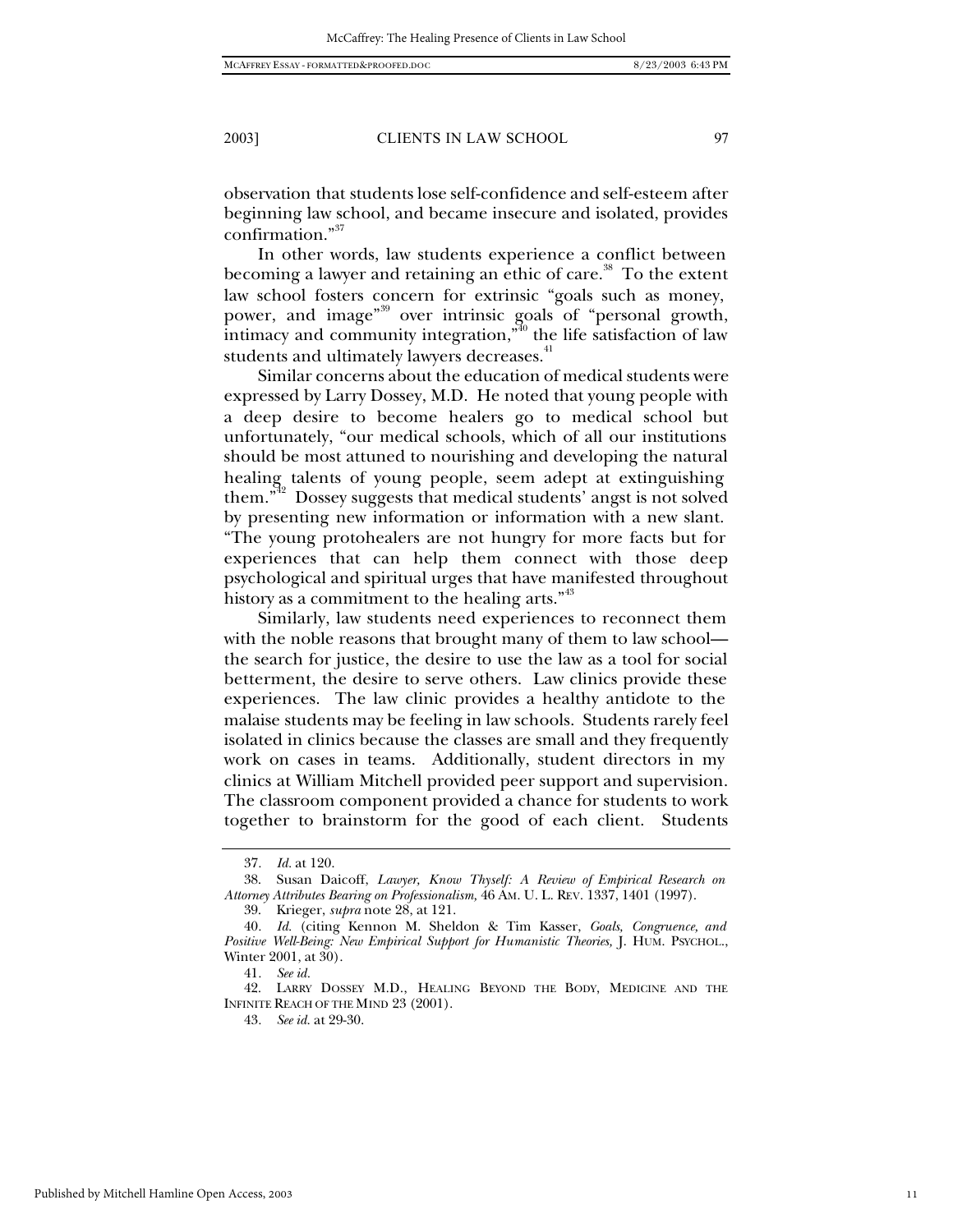benefit from getting to know their supervising attorneys well due to the small class size. Law clinics are essentially a collaborative effort on behalf of clients, the antithesis of an isolating or competitive experience.

Students realize their intrinsic worth in law clinics as opposed to their contingent worth, based upon grades, law review, and so on. It becomes apparent rather quickly in a clinic that pre-law experiences and expertise of students are important. For example, foreign-language skills, medical background, accounting skills, and so on can be useful in certain cases. As students in clinics get acquainted they see how their own expertise can help other members of the clinic law firm for the benefit of clients. Furthermore, in client interviewing, students quickly realize that interpersonal skills are key. Their listening skills, empathy, and compassion all play roles in developing a positive relationship with their clients. Often in legal representation peacemaking skills can make a positive difference, and students in clinics come to that realization.

Students in clinics receive a great deal of positive reinforcement. They are positively reinforced by other students, student directors, their supervising attorney, and, most importantly, often by their clients. They may even have the joy of a positive decision from a judge. Students learn that they cannot all be number one in their class but they all can excel in their representation of their clients if they are diligent, hardworking and compassionate. This realization contradicts the faulty paradigm suggesting that success depends on being in the top ten percent of the class.

Finally, students in clinics have the tremendous satisfaction of helping someone in greater need than themselves. They see the value to others in what they are learning. The presence of the client adds a human element to what law students are learning. The students see how legal principles play out in a real context, in the lives of their clients. The fact that a client has confidence in them and is relying upon them is highly motivating to students. They want to do the best they can for their client. Students in clinics are encouraged to continue this service to those in need upon graduation through the volunteer attorney programs. Linton B. Smith, 1910 graduate of St. Paul College of Law, in describing the college's first legal clinic, stated that "[t]he value of this clinic to the student goes beyond the legal experience which [s]he gains.